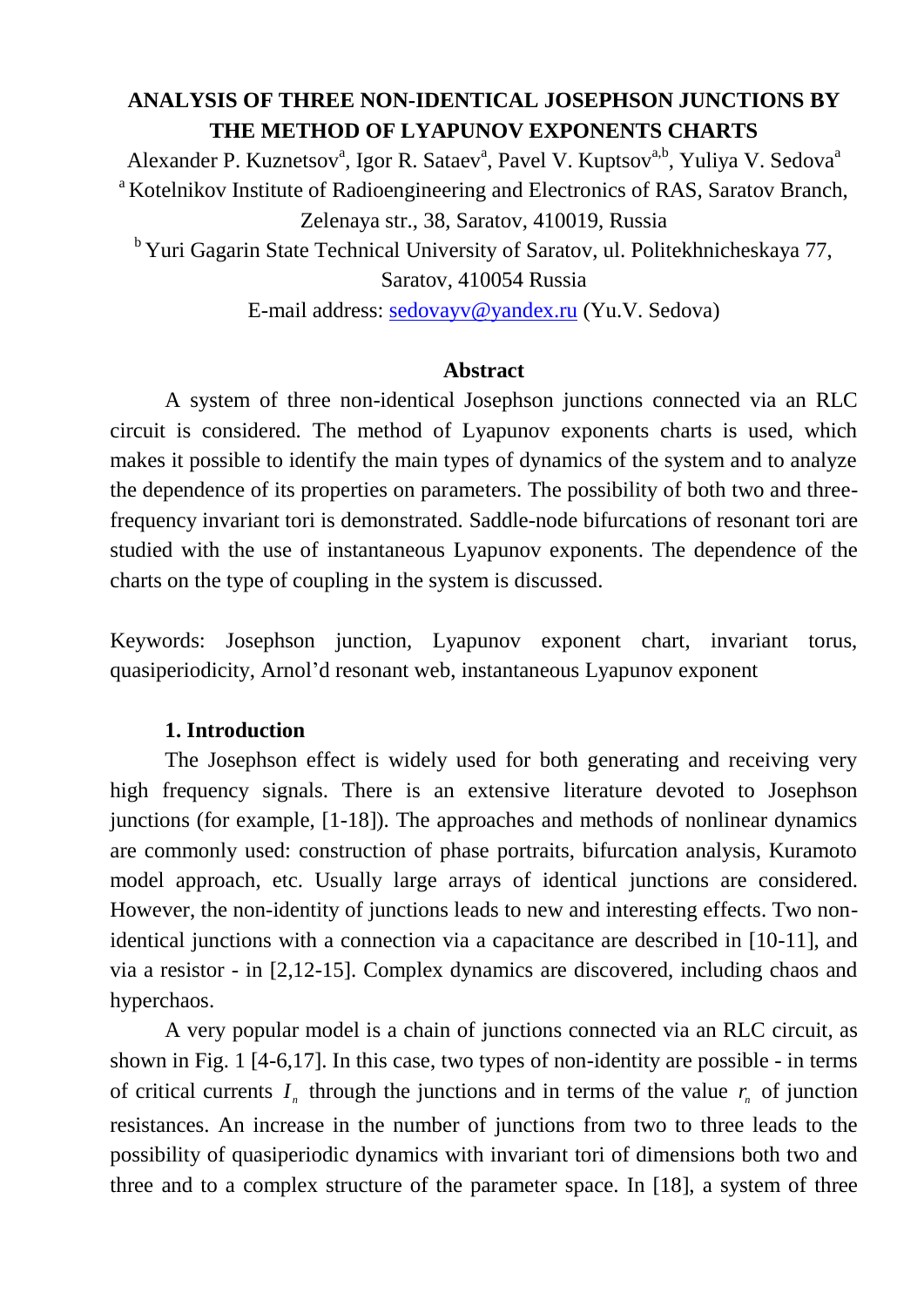junctions with non-identical critical currents is considered. In this paper, we will mainly consider three junctions that are not identical in terms of resistance. As the main research tool, we will use the method of construction of charts of Lyapunov exponents. Within the framework of this method, the type of dynamics of the system is determined by the signature of the spectrum of Lyapunov exponents [19-25]. The parameter plane is scanned and the types of modes are identified at each point. The method is effective in that it allows one to study all types of possible regimes and fine details of the parameter space arrangement.

One-parameter Lyapunov charts are most suitable for a more elaborated analysis of the bifurcations. An interesting type of bifurcations which is typical for the systems of coupled oscillators under study is saddle-node bifurcation of resonant tori. To reveal the peculiarities and to gain a deeper insight into the nature of this type of bifurcations we will study the behavior of so-called local instantaneous Lyapunov exponents [27] in the vicinity of the bifurcation point.

The work is structured as follows. In Sec. 2, we derive a system of equations for a chain of coupled Josephson junctions connected via RLC circuit. In Sec. 3 and 4, we discuss the structure of the parameter plane for three coupled junctions identical in critical current and non-identical in resistances. In Sec. 5, we present the results of the analysis of saddle-node bifurcation of tori using instantaneous Lyapunov exponents. In Sec. 6, we consider the case of the chain of junctions nonidentical in critical currents. In Sec. 7, we discuss the effect of different types of coupling on the dynamics of the system.



Fig. 1. Model of a chain of N Josephson junctions connected via RLC circuit [4-6].

#### **2. Equations**

When the wave functions for each of the superconductors forming the junction do not depend on time and are characterized by its own phase, then the equation for N junctions has the form [4-6]: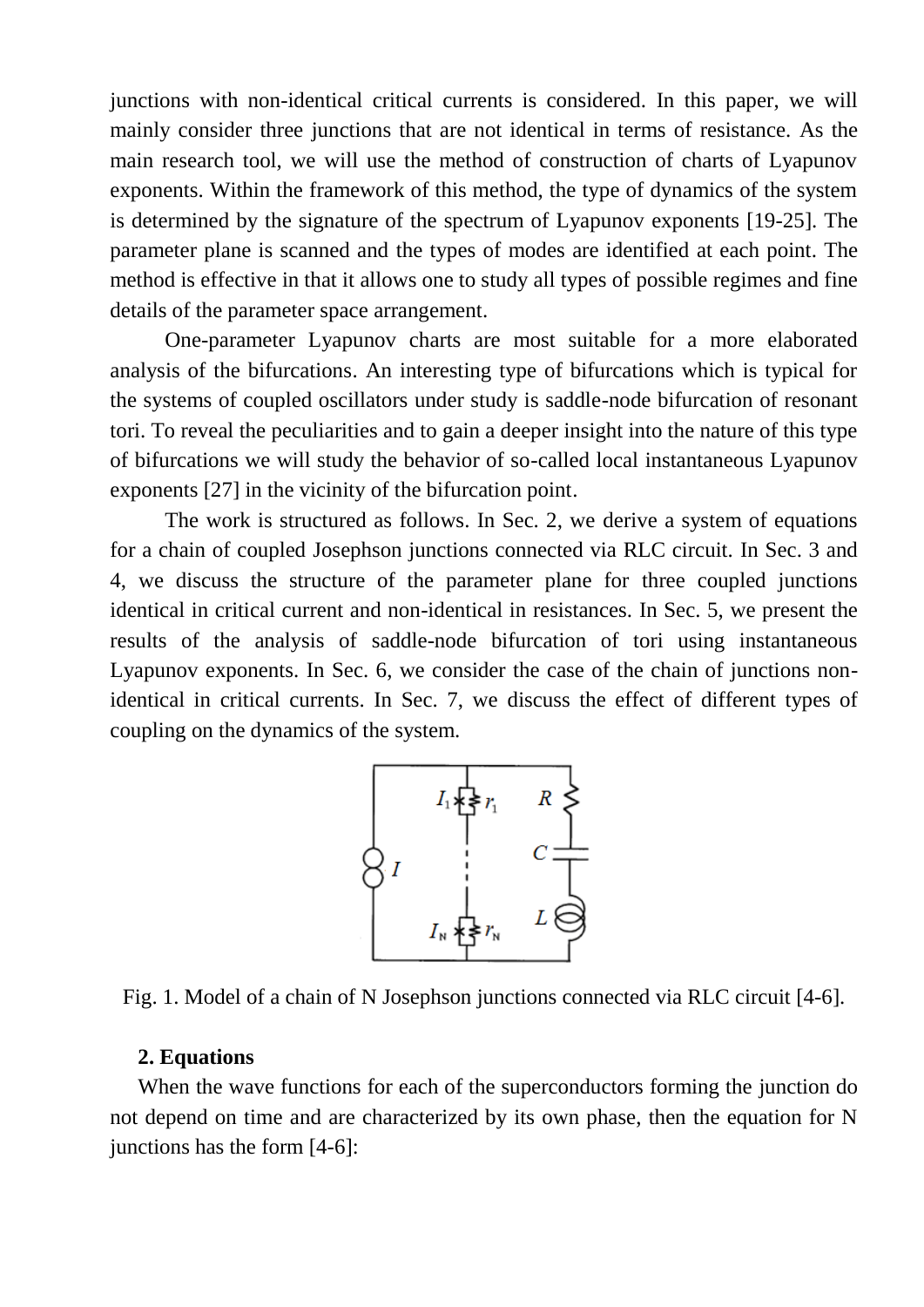$$
\frac{\hbar}{2er_n}\dot{\varphi}_n + I_n \sin \varphi_n = I - \dot{Q},
$$
  

$$
L\ddot{Q} + R\dot{Q} + Q/C = \frac{\hbar}{2e} \sum_{n=1}^N \dot{\varphi}_n.
$$
 (1)

Here  $\hbar$  – Planck's constant, *e* – electron charge,  $I_n \sin \varphi_n$  – superconducting current,  $I_n$  – critical current through the corresponding junction with the resistance  $r_n$ , *R*, *L*, *C* – elements of the circuit in which the junctions are included,  $I$  – external current,  $\dot{Q}$  – current through parallel *RLC* load.

We introduce the change of variables

$$
Q = \alpha Q^*, t = \beta t^*, I = I_1 I^*, \qquad (2)
$$

where

$$
\alpha = \frac{\hbar^2 N}{4e^2 I_1 L r_1}, \beta = \frac{\hbar}{2e I_1 r_1}.
$$
 (3)

Then we obtain the following dimensionless equations

$$
\frac{r_1}{r_n}\dot{\varphi}_n + \frac{I_n}{I_1}\sin\varphi_n = I - \varepsilon \dot{Q},
$$
  

$$
\ddot{Q} + \gamma \dot{Q} + \omega_0^2 Q = \frac{1}{N} \sum_{n=1}^N \dot{\varphi}_n.
$$
 (4)

Here

$$
\varepsilon = \frac{N}{L} \frac{\hbar}{2el_1}, \gamma = \frac{\hbar R}{2el_1 Lr_1}, \omega_0 = \frac{\hbar}{2el_1 r_1 \sqrt{LC}}.
$$
 (5)

To shorten the notation, we omit the asterisk for new variables. We normalize the parameters and variables to the critical current  $I_1$  and resistance  $r_1$  of the first junction; it is clear that you can choose any resistance and current.

## **3. Dynamics of junctions that is not identical in resistance**

Consider three coupled junctions identical in critical current and non-identical in resistances. Then from (4) we obtain

$$
\dot{\varphi}_1 = I - \sin \varphi_1 - \varepsilon \dot{Q},
$$
  
\n
$$
\dot{\varphi}_2 = \eta_1 (I - \sin \varphi_2 - \varepsilon \dot{Q}),
$$
  
\n
$$
\dot{\varphi}_3 = \eta_2 (I - \sin \varphi_3 - \varepsilon \dot{Q}),
$$
  
\n
$$
\dot{Q} + \gamma \dot{Q} + \omega_0^2 Q = \frac{1}{3} \sum_{n=1}^3 \dot{\varphi}_n.
$$
\n(6)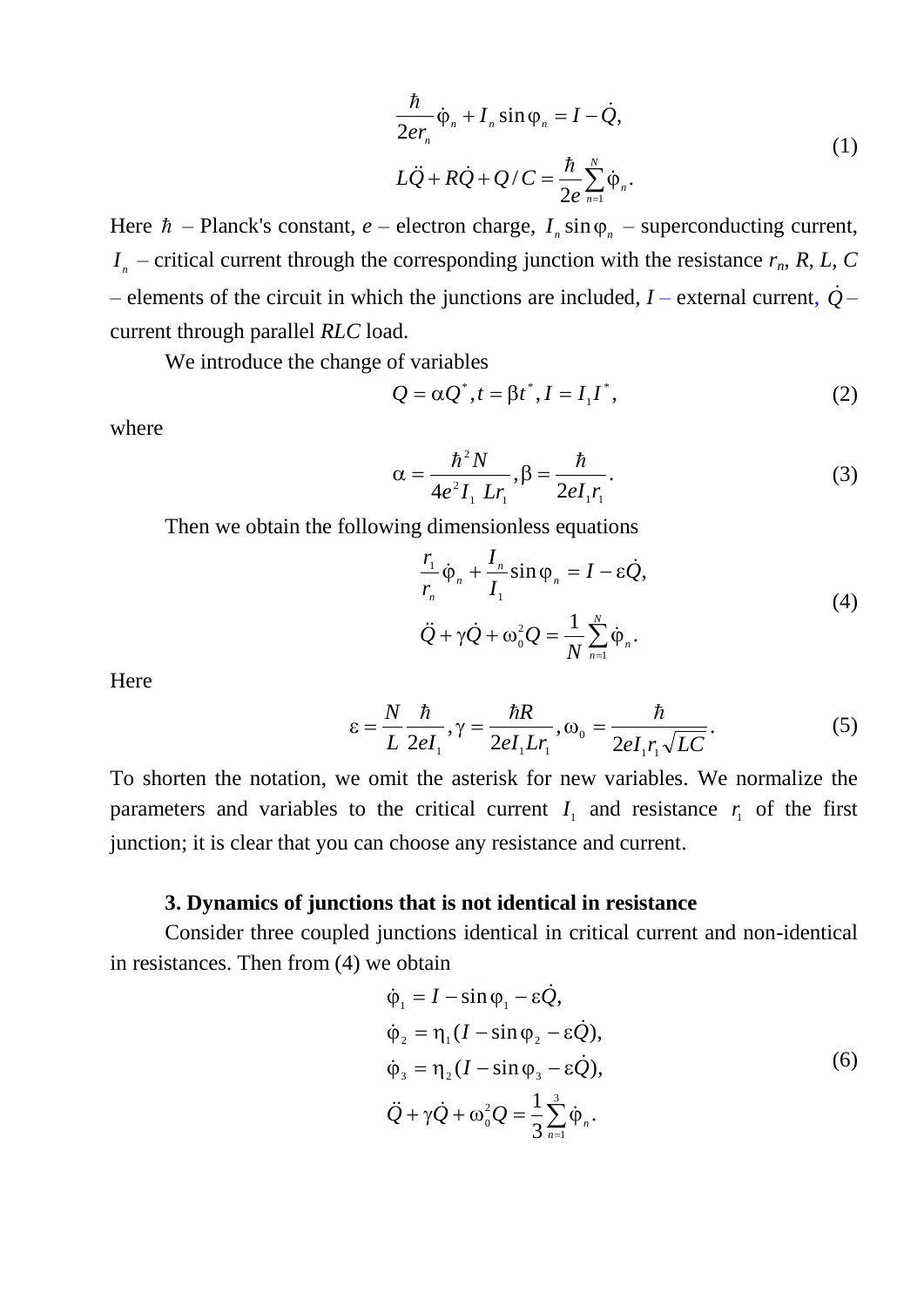Here 1 3 2 1 2  $\frac{1}{1} = \frac{1}{1}$ , *r r r r*  $\eta_1 = \frac{r_2}{r_1}$ ,  $\eta_2 = \frac{r_3}{r_2}$  – non-identity parameters for junction resistances. The case  $\eta_1 = \eta_2 = 1$  responds to identical junctions.

Figure 2 shows Lyapunov exponents chart of the system (6) on the plane of non-identity parameters  $\eta_1, \eta_2$  for different values of the coupling parameters  $\varepsilon$ . The values of the remaining parameters here and below  $I = 1.1$ ,  $\gamma = 1$ ,  $\omega_0^2 = 1.2$ . The parameter of the current through the junctions *I* is chosen to be greater than unity, because otherwise, in accordance with (6), a trivial mode of stable equilibrium is observed for the phases. The following designations are used: P - periodic mode, 2T two-frequency tori, 3T - three-frequency tori, C - chaos. The mode type was determined by the signature of the spectrum of Lyapunov exponents in accordance with the table.

At  $\varepsilon$ =0.3 for  $\eta_1 > 1$  and  $\eta_2 > 1$ , domains of chaotic dynamics with built-in regions of two-frequency tori and periodic regimes dominate. In the case of  $\eta_1 < 1$  or  $\eta_2$  <1, regions of three-frequency quasiperiodic dynamics prevail. Their domain is crossed by bands of two-frequency tori of different widths, which form a complex fractal-like structure. This structure is often referred to as Arnol'd resonant web [19- 24]. Note that the widest bands are located in the vicinity of the lines  $\eta_1 = 1$  and  $\eta_2 = 1$ , that corresponds to the identity of the first and the second or the second and the third junctions. It can also be seen from the figures that when all three junctions are identical,  $\eta_1 = \eta_2 = 1$ , only periodic modes are observed in the case under consideration.

With an increase in  $\varepsilon$  to a value of  $\varepsilon$ =0.5, the chaotic region expands, Fig. 2b. For  $\eta_1 > 1$ ,  $\eta_2 > 1$  small bands of two-frequency tori are destroyed. Chaos becomes possible for  $\eta_1 < 1$  or  $\eta_2 < 1$ .

At  $\varepsilon$ =0.7, the domain of chaos expands even more and penetrates into the region where both parameters of non-identity are less than unity, Fig. 2c. In the bands of two-frequency tori in the upper right part of the map, the areas of built-in periodic modes are noticeably expanded.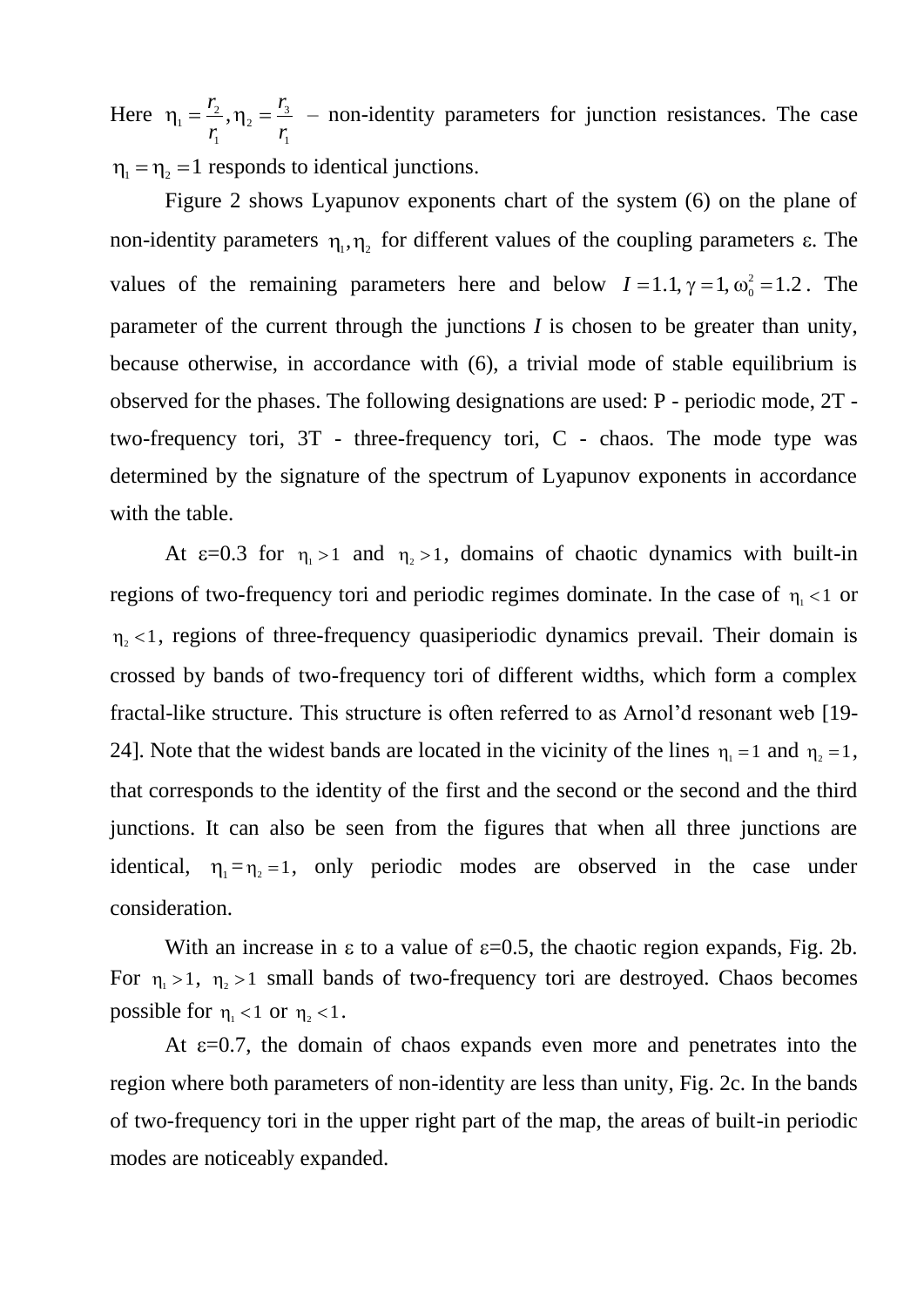

Fig. 2. Lyapunov exponents charts of system (6) on the plane of nonidentity parameters,  $I=1.1$ ,  $\gamma=1$ ,  $\omega_0^2=1.2$ ; *a*)  $\varepsilon=0.3$ , *b*)  $\varepsilon=0.5$ , *c*)  $\varepsilon=0.7$ .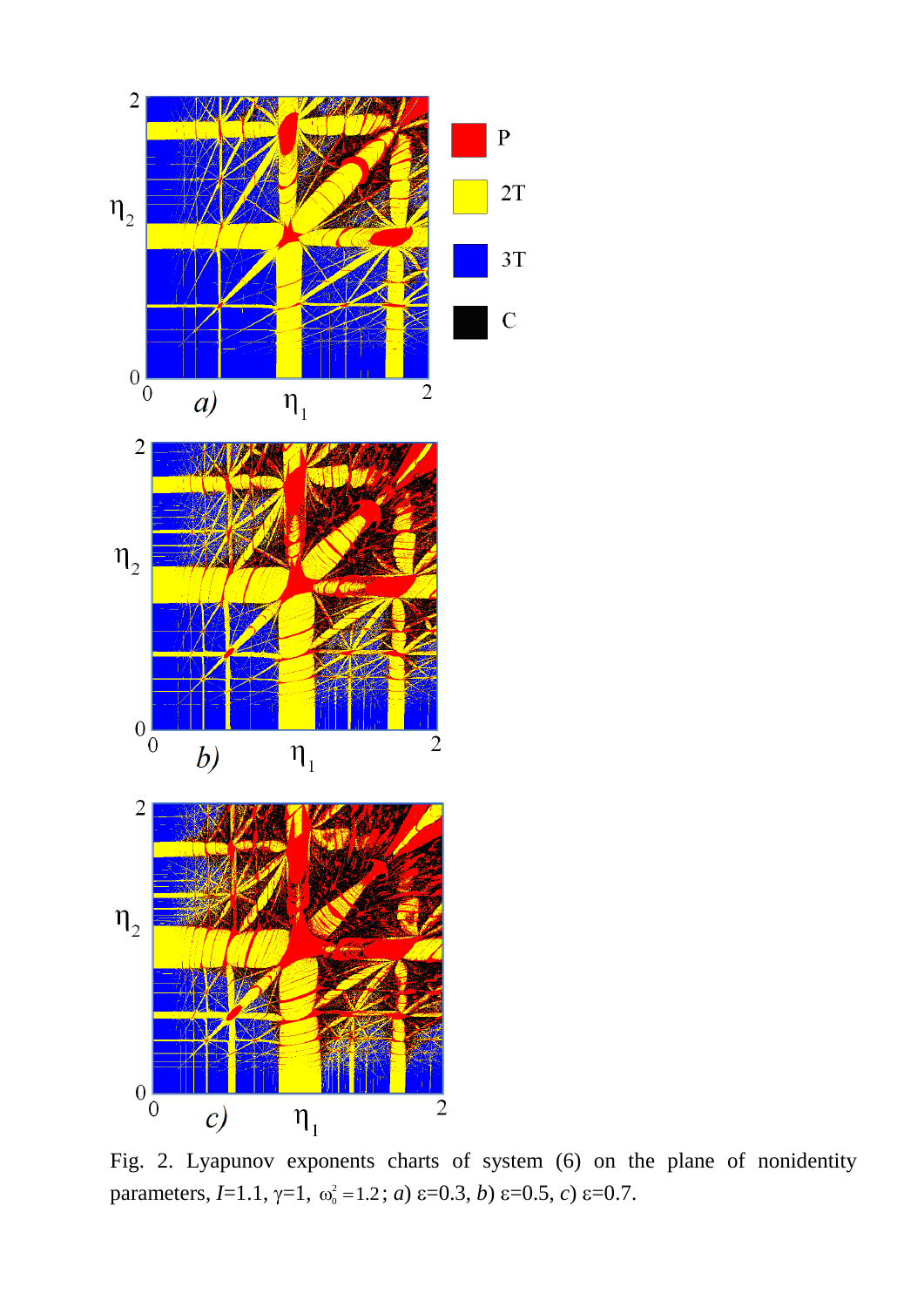Letter Signature of the spectrum of Lyapunov exponents  $(\Lambda_1, \Lambda_2, \Lambda_3)$  $Λ_3$ ,  $Λ_4$ ,  $Λ_5$ ) Color  $P$  (0, -, -, -,-) – periodic self-oscillations magenta  $2T$  (0, 0, -, -,-) – two-frequency quasiperiodic self-oscillations yellow  $3T$  (0, 0, 0, -,-) – three-frequency quasiperiodic self-oscillations blue  $C \left| (+, 0, -, -, -) - \text{chaotic self-oscillations} \right|$  black

**Table 1. Correspondence between the signature of the spectrum of Lyapunov exponents, lettering and color designations**.

### **4. Arnol'd Resonant Web**

Figure 3 shows a fragment of the map in Figure 2a, presenting an enlarged view of Arnol'd resonant web. One can see many bands of two-frequency tori, at the intersections of which small regions of periodic regimes are observed.

An interesting question is the type of bifurcations of invariant tori (quasiperiodic bifurcations). The answer can also be obtained using Lyapunov exponents. The graphs of the Lyapunov exponents for  $\eta_1 = 1.65$  are shown in Fig. 4. The arrows show the points at which one of the Lyapunov exponents vanishes when passing from a 2T torus to a 3T torus. The form of the graphs in accordance with the classification [26] allows us to conclude that there is a saddle-node bifurcation of invariant tori, when a stable and an unstable 2-torus merge and a stable 3-torus is formed.



Figure 3. Arnol'd Resonant Web,  $\varepsilon$ =0.3.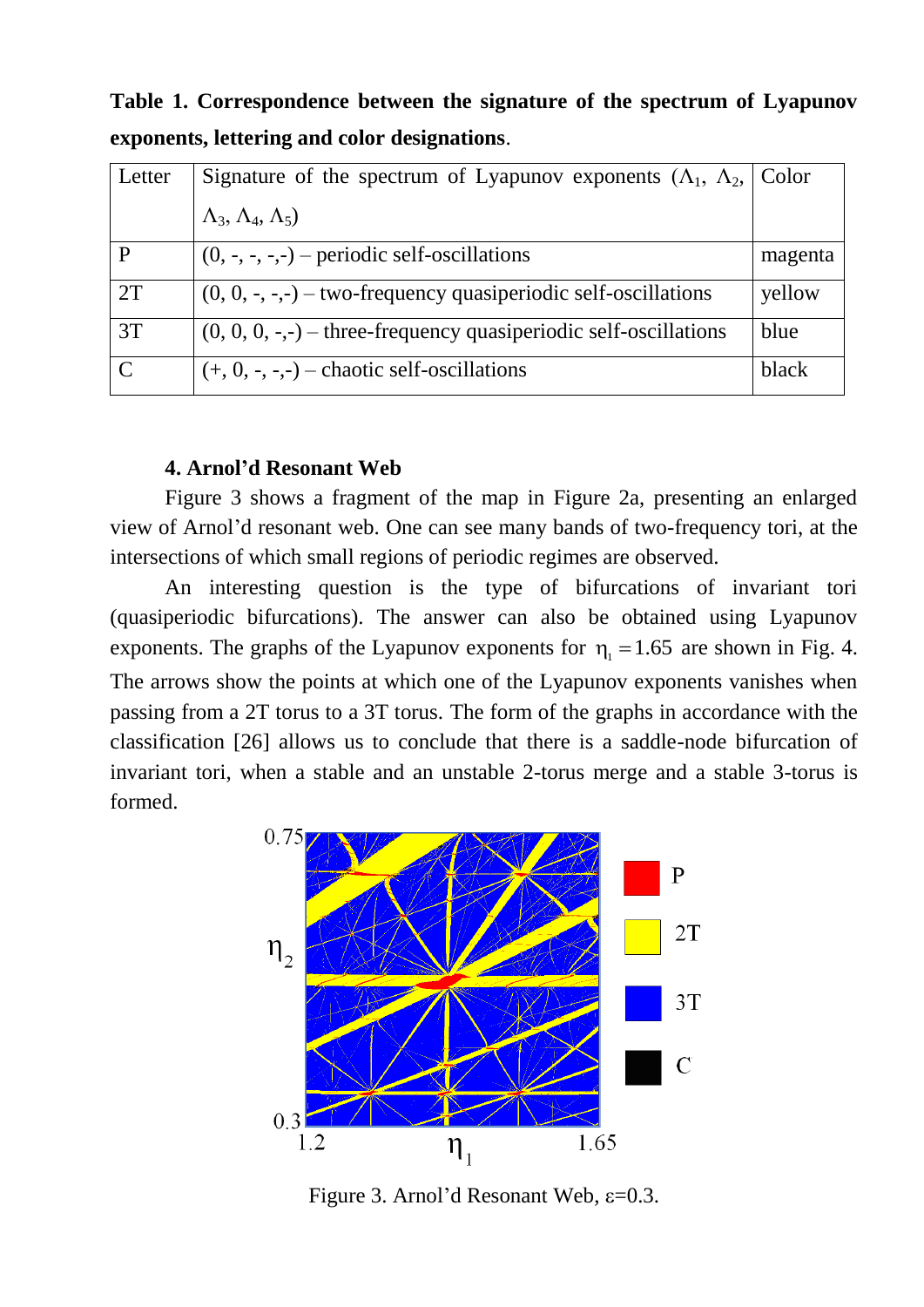

Fig. 4. Graphs of Lyapunov exponents. Arrows indicate saddle-node bifurcations of invariant tori *SNT*;  $\varepsilon = 0.3$ ,  $\eta_1 = 1.65$ .

# **5. Analysis of saddle-node bifurcation of tori using** i**nstantaneous Lyapunov exponents**

Let us perform a more detailed analysis of the saddle-node bifurcation of invariant tori in the system under consideration. To do this, we apply an approach based on the calculation of the so-called local Lyapunov exponents.

When calculating the Lyapunov exponents, the accumulation and averaging of values that characterize the local stretching and compression of infinitesimal phase volumes is performed. We can also speak about local compression and stretching of volumes in tangent spaces constructed near each point of the system trajectory. We will calculate these quantities explicitly and consider their fluctuations.

There are several ways to calculate local exponents of stretching and compression. One of them, the most obvious, is to consider directly the values that are obtained during the application of the standard algorithm for calculating Lyapunov exponents. Such exponents in the literature are often referred to by the abbreviation FTLE, Finite Time Lyapunov Exponents. However, as discussed in [27], a more subtle tool, in the sense of greater sensitivity to the peculiarities of the system's behavior, is the instantaneous Lyapunov exponents calculated on the basis of covariant Lyapunov vectors.

Covariant Lyapunov vectors are calculated when moving along the trajectory of the system and show the tangent directions of its stable and unstable manifolds. In [28], theoretical and algorithmic issues of calculating these vectors are discussed. Lyapunov exponents are the average exponential growth or decline of these vectors.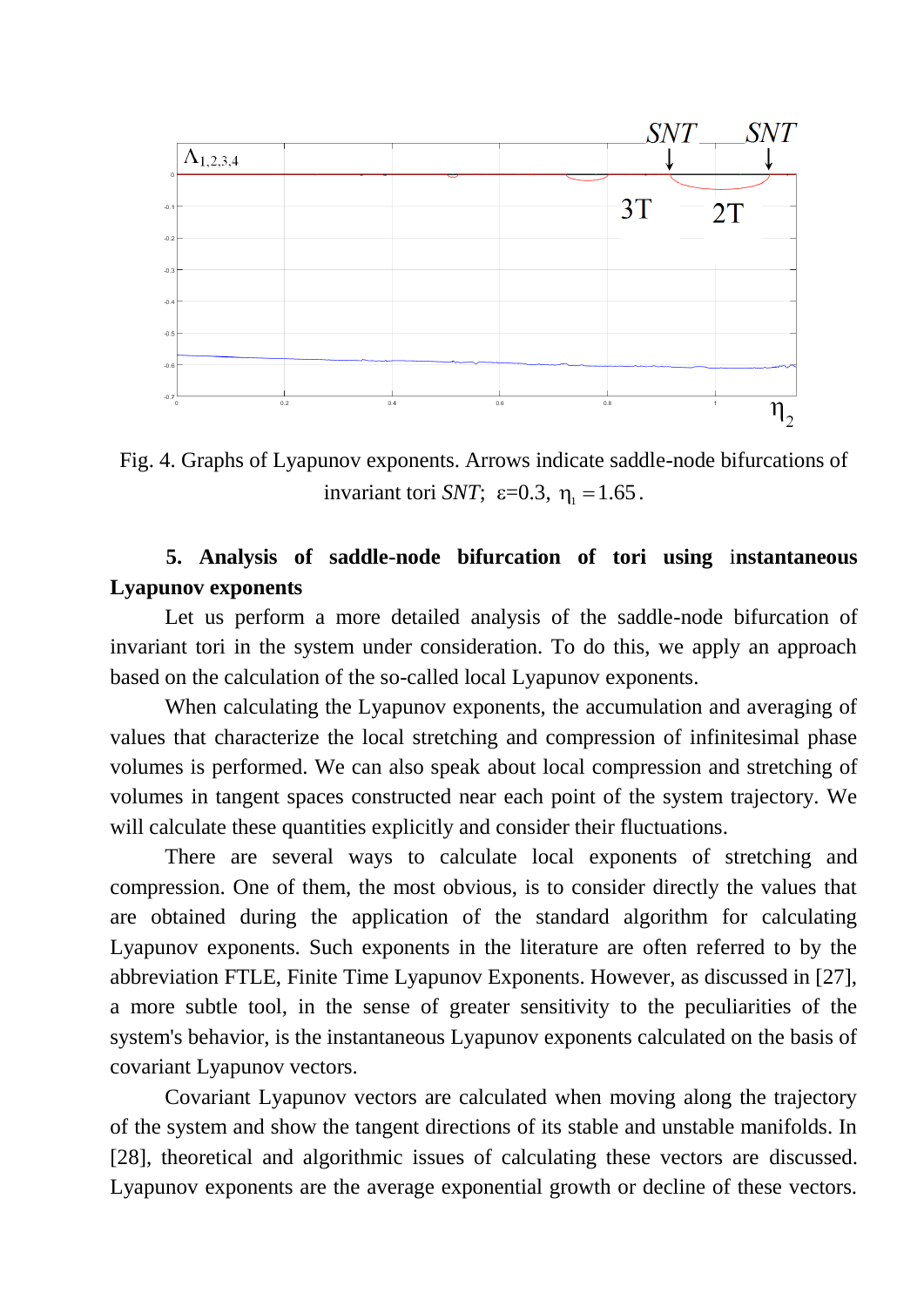In principle, they can be calculated by monitoring the behavior of covariant vectors, see [28], but this approach is quite inefficient from a practical point of view.

Moving along the trajectory, we can find local exponents of exponential growth or decrease of covariant vectors. For example, by performing discrete steps over time, as is usually the case with numerical counting, we can calculate how many times each of the covariant vectors has grown in one counting step. Then the logarithms of these quantities will be finite-time exponents calculated on covariant vectors. However, with this approach, the exponents are averaged over the time of the step. This is not very good, since the characteristic values turn out to depend on a technical parameter, a time discretization step that is not related to the physics of the system under study. Therefore, in the work [27], the so-called instantaneous Lyapunov exponents were proposed and theoretically justified. This is the limit to which the exponents averaged over a finite time tend to reach when the time interval tends to zero. We will call these indicators ICLE, Instant Covariant Lyapunov Exponents.

In various regions of the attractor, compression and stretching of phase volumes occur in different ways. The consequence of this is the fluctuations of local exponents, which can be observed by calculating them when the system moves on the attractor. During the bifurcation rearrangement of the attractor, the nature of fluctuations of local exponents should obviously change. Let the system have an invariant 2T torus and the parameter values are such that the system is located near the point of the saddle-node bifurcation. This means that in the phase space in the immediate vicinity of the stable torus there is a saddle invariant torus whose trajectories have an unstable manifold. This manifold will be located near a stable torus. Due to the continuity of the phase flows, the trajectories on the stable torus near which this unstable manifold is located will be characterized by a relatively large local stretching. As we approach the bifurcation point, this stretching will increase. In other words, when approaching the bifurcation point, the amplitude of fluctuations of local exponents should increase.

Let us turn to the system under study. Figure 5a shows the dependence of the first three Lyapunov exponents on  $\eta_2$  at  $\eta_1 = 1.2$ . The other parameters are the same as in Fig. 2a. It can be seen that in the central region  $\lambda_3 < 0$  - this corresponds to the 2T torus regime. This area is highlighted with a gray fill. Saddle-node bifurcations of invariant tori leading to the birth of a 3T torus occur at the left and right shift from the center when  $\lambda_3$  turns to zero. In Fig.5b and 5c we show how the smallest and largest local ICLE exponents change, respectively. To construct these curves, for each value  $\eta_2$  ICLE are calculated along sufficiently long trajectories and the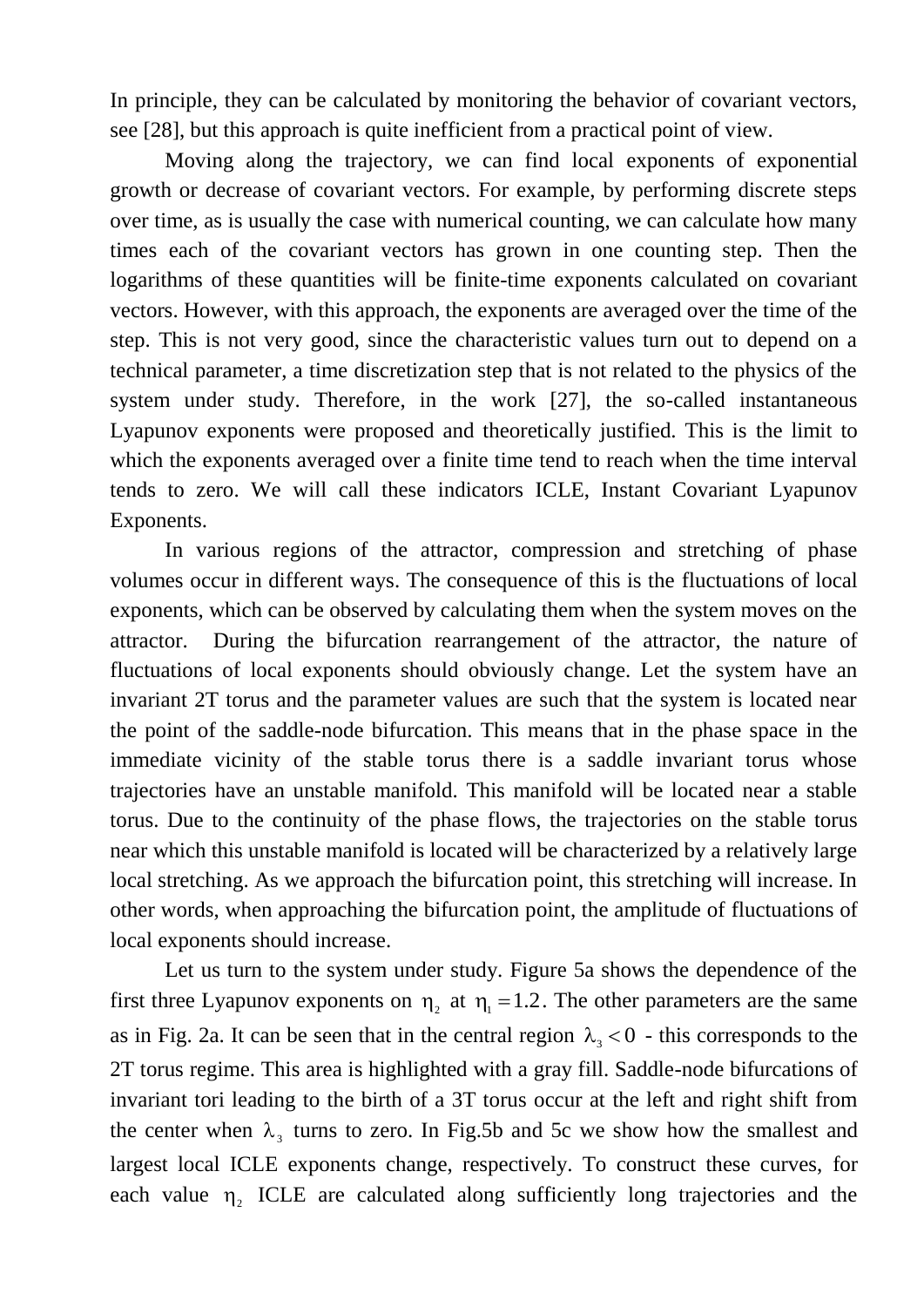minimum and maximum values are determined. The resulting dependencies are subject to strong fluctuations – even a small shift in the parameter leads to a strong change in the observed value. Therefore, in order to clearly demonstrate the behavior of the curves, we pre-processed them with a median filter.



Fig.5. Lyapunov exponents, diagram a), and maximum and minimum local ICLE Lyapunov exponents, b) and c). The area highlighted in gray corresponds to  $\lambda_3 < 0$ .

As can be seen from Fig.5b and 5c, the amplitude of fluctuations of all three considered ICLE increases with the transition from 2T torus to 3T. For the first two exponents this is mainly due to an increase of the maximum value, see Figure 5b. Note that in accordance with the above reasonings, the increase of the amplitude of fluctuations does not occur abruptly, but more or less smoothly, as we approach the bifurcation point, that is, as the stable and saddle 2T tori approach. We also note that despite the increase of the amplitude of fluctuations, their average, that is, the first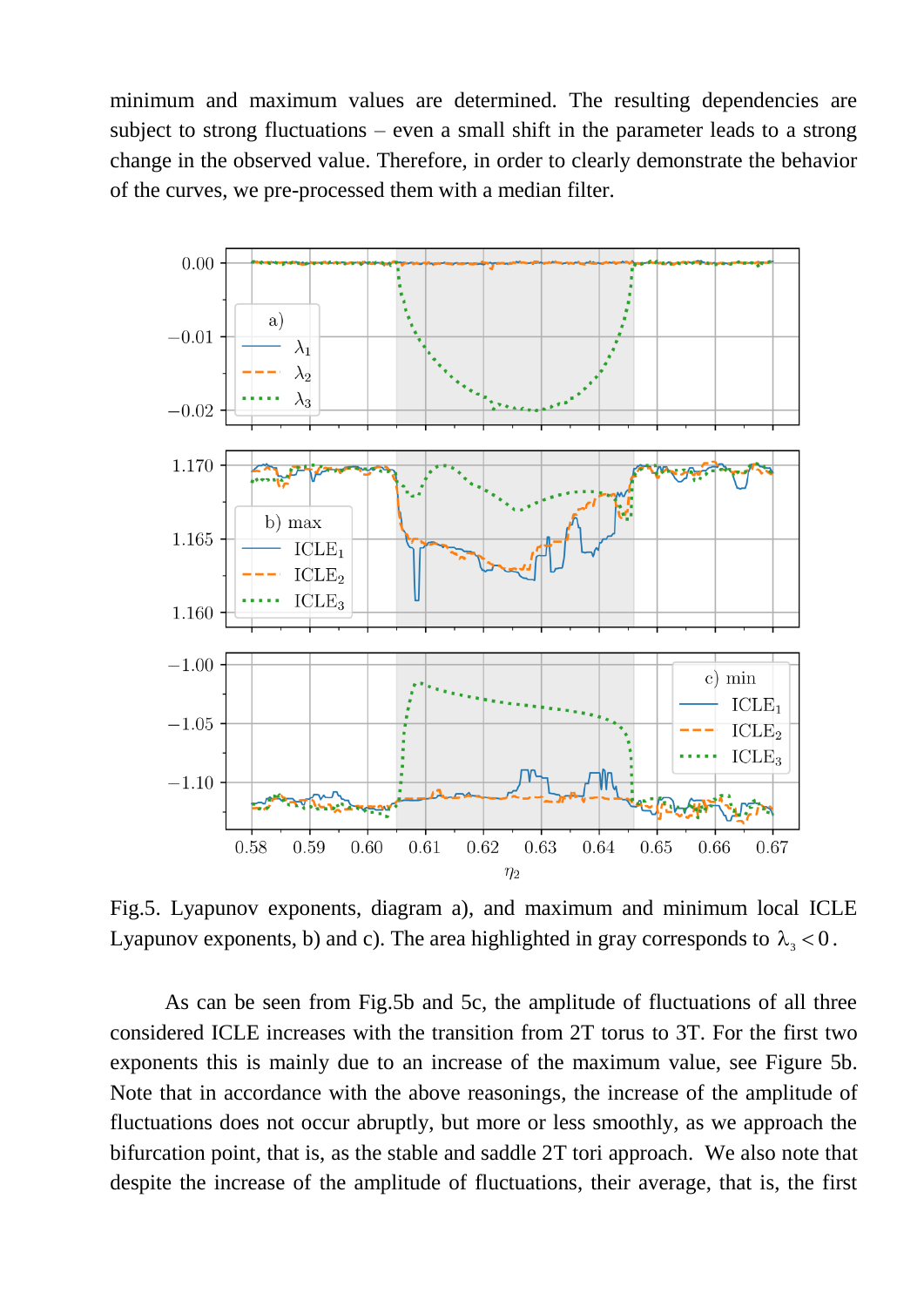and second Lyapunov exponents, remain equal to zero, see Figure 5a, that is, they do not respond to bifurcation. The amplitude of fluctuations of the third local exponent increases due to a decrease of the minimum value. At the same time, the average, that is, the third Lyapunov exponent, increases and reaches zero.

Thus, we see that when approaching the point of the saddle-node bifurcation of invariant tori, the amplitude of fluctuations of local ICLE exponents increases. This can serve as an indicator of approaching the bifurcation point. Note that the amplitude of fluctuations varies, including the largest exponents, the average values of which remain unchanged when passing the bifurcation point.

#### **6. Non-identical in critical currents junctions**

Let us now discuss the influence of non-identity with respect to critical currents. For junctions identical in resistance, from (4) we obtain

$$
\dot{\varphi}_1 = I - \sin \varphi_1 - \varepsilon \dot{Q}, \n\dot{\varphi}_2 = I - \xi_1 \sin \varphi_2 - \varepsilon \dot{Q}, \n\dot{\varphi}_3 = I - \xi_2 \sin \varphi_3 - \varepsilon \dot{Q}, \n\ddot{Q} + \gamma \dot{Q} + \omega_0^2 Q = \frac{1}{3} \sum_{n=1}^3 \dot{\varphi}_n.
$$
\n(7)

Here 1 3 2 1 2  $\frac{1}{1} = \frac{1}{1}$ , *I I I I*  $\xi_1 = \frac{I_2}{I_1}, \xi_2 = \frac{I_3}{I_2}$  – parameters characterizing non-identity of junctions with

respect to critical currents.

Figure 6 shows a map of Lyapunov exponents on the plane of nonidentity parameters  $\xi_1, \xi_2$  for the parameter values used above *I*=1.1,  $\gamma$ =1,  $\omega_0^2$  = 1.2.



Fig. 6. Lyapunov exponents chart for three connected junctions that are not identical in critical currents (7);  $\varepsilon$ =0.5, *I*=1.1,  $\gamma$ =1,  $\omega_0^2$  =1.2.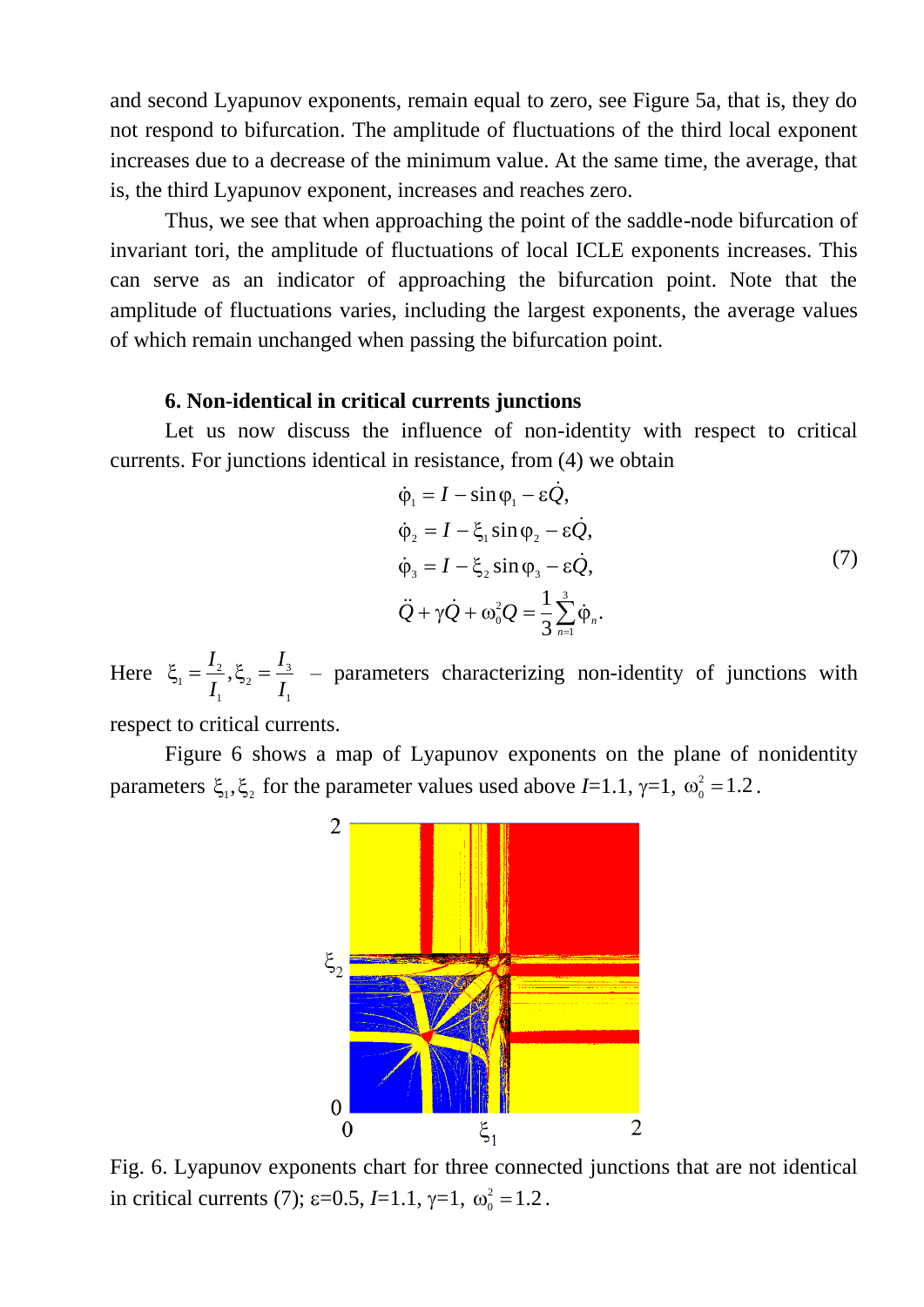A large region of periodic regimes is observed, the appearance of which is due to the conditions following from (7)  $I < \xi_1, I < \xi_2$ , when, in the absence of coupling, stable equilibrium states are observed for the second and third junctions.

You can also see that the area of three-frequency tori became smaller and is located in the lower left part of the map. Areas of chaos are practically absent. A more detailed discussion of this case can be found in [18].

Let us now give illustrations for the case when both types of non-identity – for resistances and critical currents – are present. Then from (4) the equations follow

$$
\dot{\varphi}_1 = I - \sin \varphi_1 - \varepsilon \dot{Q},
$$
\n
$$
\dot{\varphi}_2 = \eta_1 (I - \xi_1 \sin \varphi_2 - \varepsilon \dot{Q}),
$$
\n
$$
\dot{\varphi}_3 = \eta_2 (I - \xi_2 \sin \varphi_3 - \varepsilon \dot{Q}),
$$
\n
$$
\ddot{Q} + \gamma \dot{Q} + \omega_0^2 Q = \frac{1}{3} \sum_{n=1}^3 \dot{\varphi}_n.
$$
\n
$$
= \frac{I_2}{I_1}, \xi_2 = \frac{I_3}{I_2}.
$$
\n(8)

Here 1 3 2 1 2  $\frac{1}{1} = \frac{r_2}{r_1},$ *r r r r*  $\eta_1 = \frac{r_2}{r_1}, \eta_2 = \frac{r_3}{r_2},$ 1 1  $\frac{1}{1} = \frac{1}{1}$ , *I I*  $\xi_1 = \frac{I_2}{I_1}, \xi_2 = \frac{I_3}{I_1}.$ 

Figure 7 shows the Lyapunov charts on the plane of nonidentity parameters  $\eta_1, \eta_2$  for  $\xi_1 = 0.3, \xi_2 = 0.2$ . The last pair of parameters is chosen in accordance with Fig. 6 so that they correspond to the regime of three-frequency quasiperiodicity. It can be seen that the three-frequency quasiperiodicity is generally retained even when the resistances are not identical, with the exception of narrow bands of two-frequency tori.



Fig. 7. Lyapunov chart for junctions that are not identical in terms of both resistance values and critical currents (8);  $I=1.1$ ,  $\gamma=1$ ,  $\omega_0^2 = 1.2$ ,  $\varepsilon=0.5$ ,  $\xi_1 = 0.3$ ,  $\xi_2 = 0.2$ .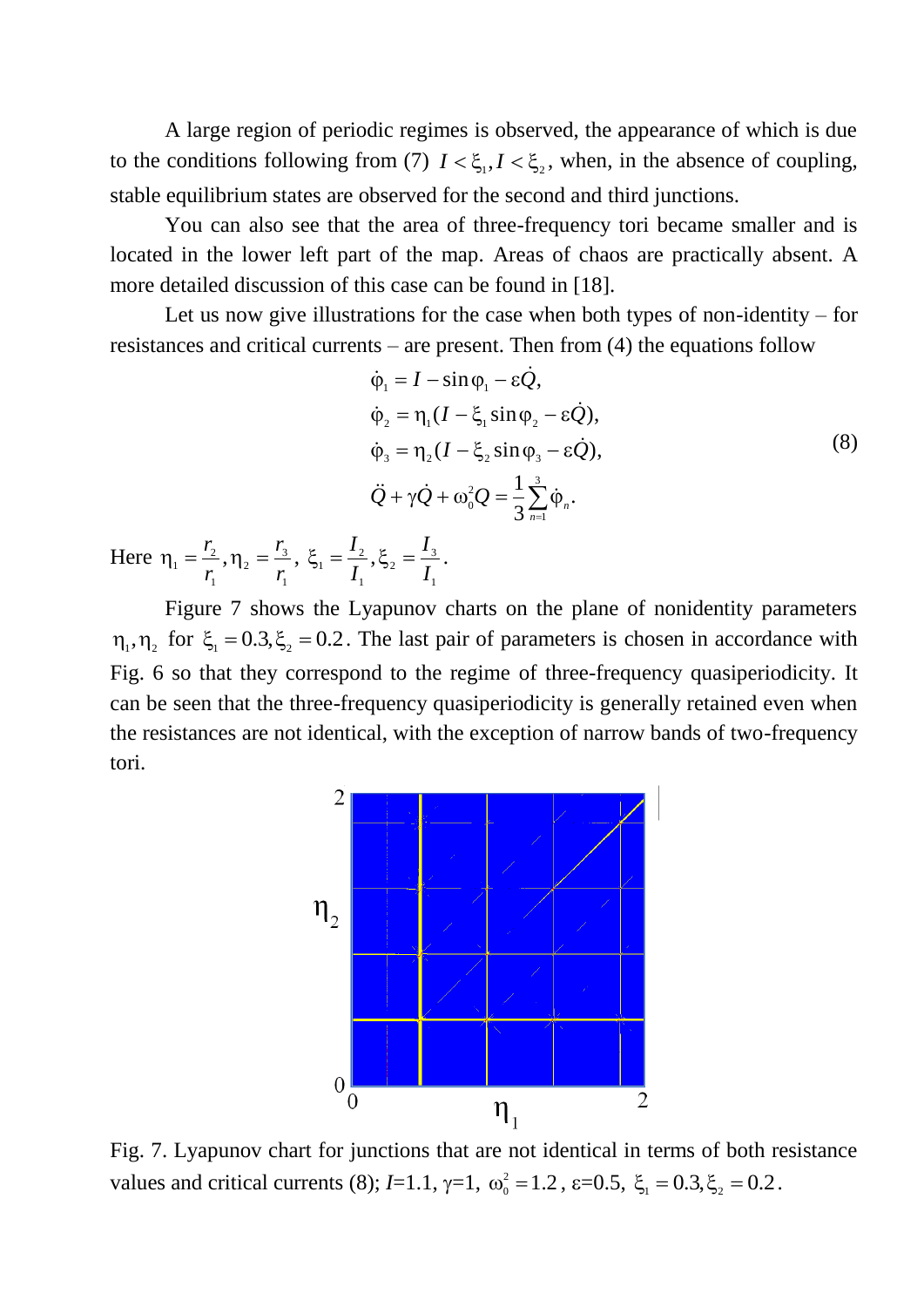## **7. Effect of the coupling type**

We considered the equations in the framework of the model [4-6], when the coupling between the junctions was carried out through the *RLC* circuit. Let us discuss how different types of coupling affect the dynamics of the system.

Let the external chain be an *LC*-chain, i.e.  $R = 0$ . Then  $\gamma = 0$  according to (5). (Note that handling dimensionless equations requires a certain amount of care. For example, using the normalization [17],  $\gamma = 0$  corresponds to the case when both the resistance of the external circuit and the resistances of the junctions are equal to zero.)

The Lyapunov exponents chart for the considered case on the  $(\eta_1, \eta_2)$  plane is shown in Fig. 8. You can see that the area of chaos is expanding. Wide areas of twofrequency tori are also observed. Arnol'd resonant web collapses.



Fig. 8. Lyapunov chart for non-identical junctions (6) with coupling via an *LC* circuit;  $\varepsilon = 0.5$ ,  $\gamma = 0$ .

Now let the junctions are coupled through a capacitance and a resistor. In this case, normalization (3), (5) leads to a singularity at  $L = 0$  and is inapplicable. We use the change of variables (2), but choose the normalization conditions

$$
\alpha = \frac{\hbar N}{2eR}, \beta = \frac{\hbar}{2eI_c r_1}.
$$
\n(9)

Then we get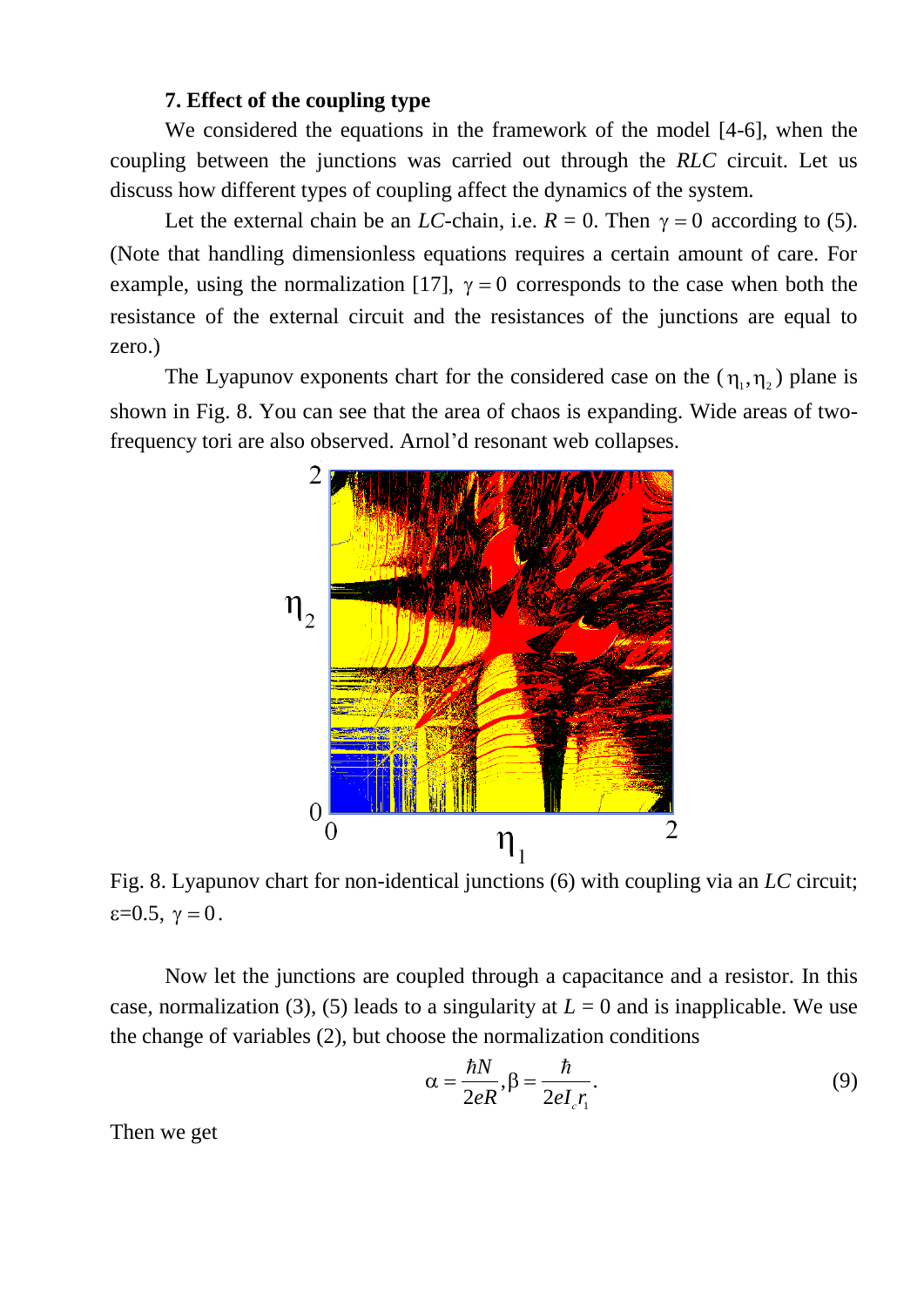$$
\frac{r_1}{r_n}\dot{\varphi}_n + \sin \varphi_n = I - \varepsilon \dot{Q},
$$
  

$$
\dot{Q} + Q / \tau = \frac{1}{N} \sum_{n=1}^N \dot{\varphi}_n,
$$
 (10)

where  $\hbar$  $\tau = 2eI_c r_1 \frac{RC}{\hbar}, \varepsilon = \frac{N}{R} r_1$ *R N*  $\epsilon = \frac{N}{R} r_{\rm i}.$ 

For three non-identical junctions we get

$$
\dot{\varphi}_1 = I - \sin \varphi_1 - \varepsilon \dot{Q},
$$
\n
$$
\dot{\varphi}_2 = \eta_1 (I - \sin \varphi_2 - \varepsilon \dot{Q}),
$$
\n
$$
\dot{\varphi}_3 = \eta_2 (I - \sin \varphi_3 - \varepsilon \dot{Q}),
$$
\n
$$
\dot{Q} + Q / \tau = \frac{1}{3} \sum_{n=1}^{3} \dot{\varphi}_n.
$$
\n(11)

The Lyapunov exponents chart for the system (11) at  $\varepsilon$ =0.5 and  $\tau$  = 0.3 is shown in Fig. 9. The chart is qualitatively similar to the case of coupling via the *RLC* circuit, but the area of three-frequency tori now also occupies the upper right part of the map.



Fig. 9. Lyapunov chart for non-identical junctions (11) with coupling via an *RC* circuit;  $\varepsilon = 0.5$ ,  $\tau = 0.3$ .

## **7. Conclusions**

For the analysis of the dynamics of non-identical Josephson junctions, the method of Lyapunov exponents charts is effective. With its help, the regions of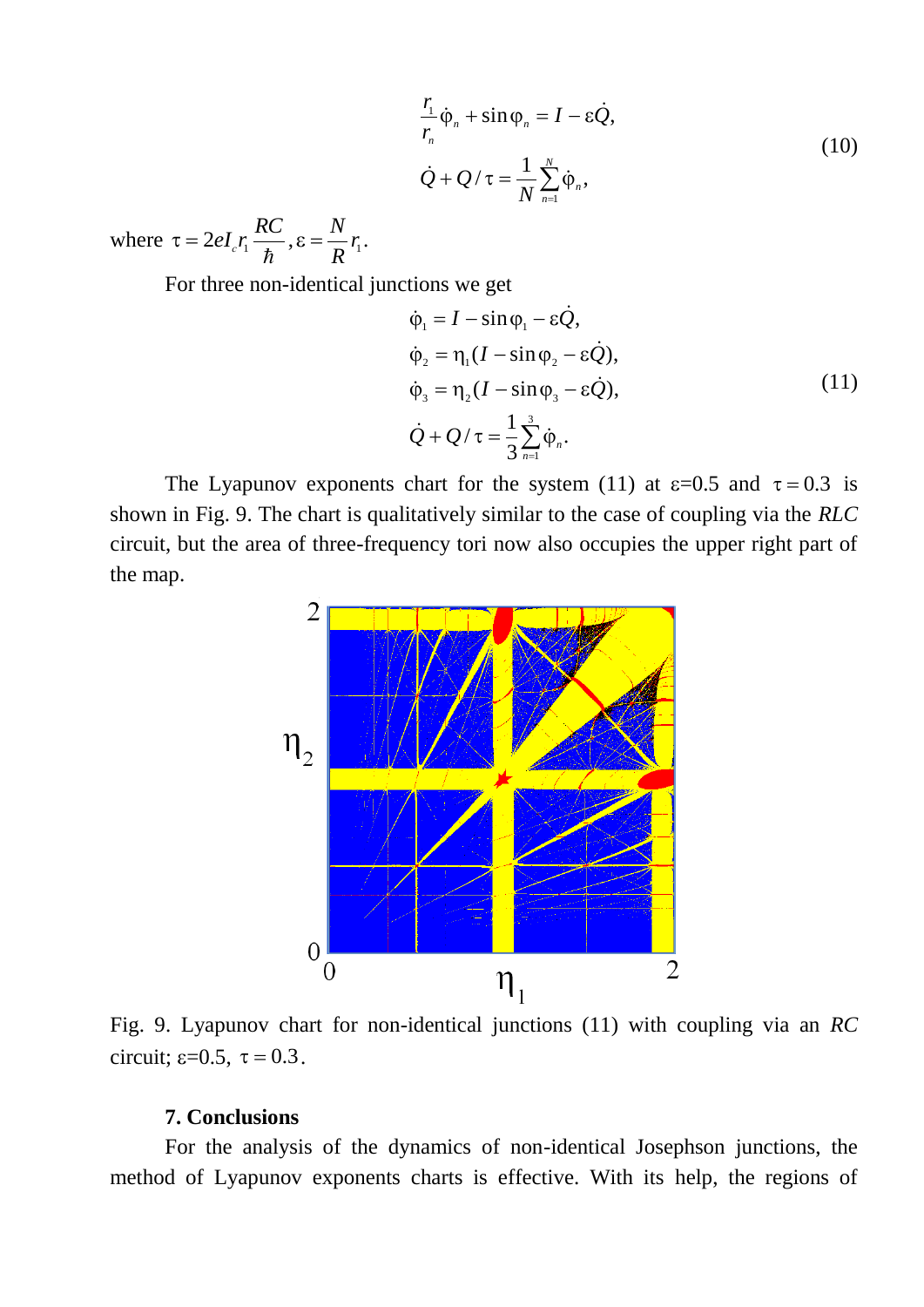periodic regimes, regimes of two-frequency and three-frequency quasiperiodicity, chaos are revealed. As a rule, the regions of two-frequency quasiperiodicity have the form of bands of different widths immersed in the region of three-frequency quasiperiodicity, which form the structure of the Arnol'd resonant web. The boundaries of the regions of two-frequency quasiperiodicity are the lines of saddlenode bifurcations of invariant tori. As the area of chaos increases, the web can collapse. Changing the type of external circuit connecting the junctions does not fundamentally affect the dynamics of the system.

We have studied the behavior of local instantaneous Lyapunov exponents in the vicinity of the saddle-node bifurcation of invariant resonant tori. It was shown that when approaching the bifurcation point, the amplitude of fluctuations of local ICLE exponents increases. This can serve as an indicator of approaching the bifurcation point.

## 8. **Acknowledgements**

This work was supported by the Russian Science Foundation, project 21-12- 00121, <https://rscf.ru/en/project/21-12-00121/>

### **References**

- 1. Pikovsky A., Rosenblum M., Kurths J. Synchronization: a universal concept in nonlinear sciences, Cambridge university press, 2001, 432 p.
- 2. Askerzade I., Bozbey A., Cantürk M. Modern aspects of Josephson dynamics and superconductivity electronics. Springer International Publishing, 2017. 186 p.
- 3. Likharev K.K. Dynamics of Josephson Junctions and Circuits, Gordon and Breach, New York, 1986.
- 4. Wiesenfeld K., Colet P., Strogatz S.H. Synchronization Transitions in a Disordered Josephson Series Array // Phys. Rev. Lett. 1996, vol. 76, No 3, 404-407.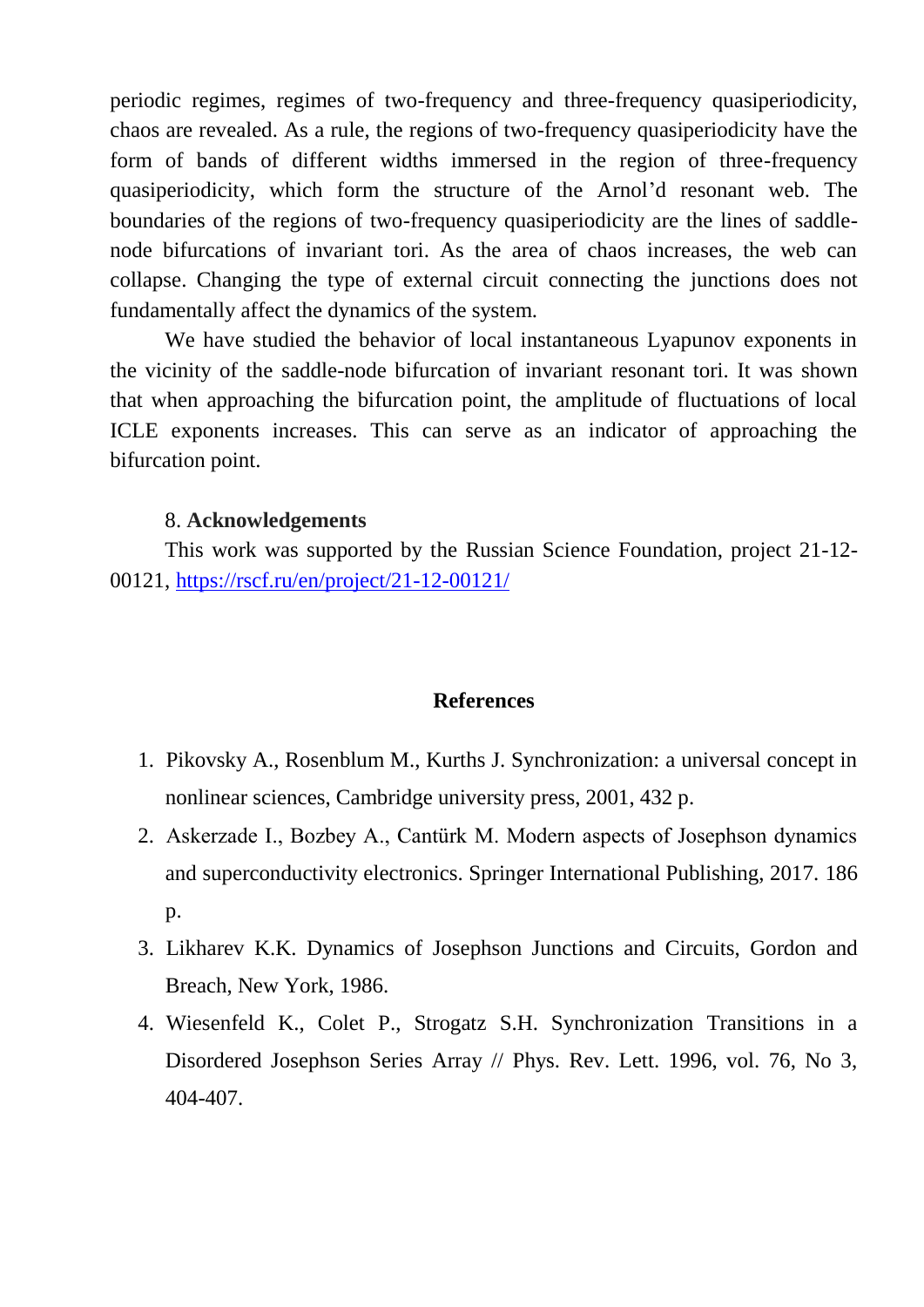- 5. Wiesenfeld K., Colet P., Strogatz S.H. Frequency locking in Josephson arrays: Connection with the Kuramoto model // Physical Review E, 1998, vol.57, p.1563-1569.
- 6. Wiesenfeld K., Swift J. W. Averaged equations for Josephson junction series arrays // Physical Review E, 1995, vol. 51, №. 2, p. 1020.
- 7. Filatrella G., Pedersen N. F., Wiesenfeld K. High-Q cavity-induced synchronization in oscillator arrays // Physical Review E, 2000, vol. 61, №. 3, p. 2513.
- 8. Jain A., Likharev K., Lukens J., Sauvageau J. Mutual phase-locking in Josephson junction arrays // Phys. Rep., 1984, vol.109, p.310–426.
- 9. Dana S.K., Sengupta D.C., Edoh K.D. Chaotic dynamics in Josephson junction // IEEE Transactions on Circuits and Systems I: Fundamental Theory and Applications, 2001, vol. 48, № 8, p. 990-996.
- 10.Valkering T.P., Hooijer1 C.L.A., Kroon M.F. Dynamics of two capacitively coupled Josephson junctions in the overdamped limit // Physica D, 2009, vol. 135, p. 137–153.
- 11.Abdullaev F. K. et al. Phase-locked states in the system of two capacitively coupled Josephson junctions // Physical Review B, 2000, vol. 62,  $\mathbb{N}_2$ . 10, p. 6766.
- 12.Kurt E., Canturk M. Chaotic dynamics of resistively coupled DC-driven distinct Josephson junctions and the effects of circuit parameters // Physica D: Nonlinear Phenomena, 2009, vol. 238, №. 22, p. 2229-2237.
- 13.Kurt E., Canturk M. Bifurcations and Hyperchaos from a DC Driven Nonidentical Josephson Junction System // International Journal of Bifurcation and Chaos, 2010, vol. 20, №. 11,p. 3725-374.
- 14.Stork M., Kurt E. Control system approach to the dynamics of nonidentical Josephson junction systems // 2015 International Conference on Applied Electronics (AE), IEEE, 2015, p. 233-238.
- 15.Celík K., Kurt E., Stork M. Can non-identical josephson junctions be synchronized? // 2017 IEEE 58th International Scientific Conference on Power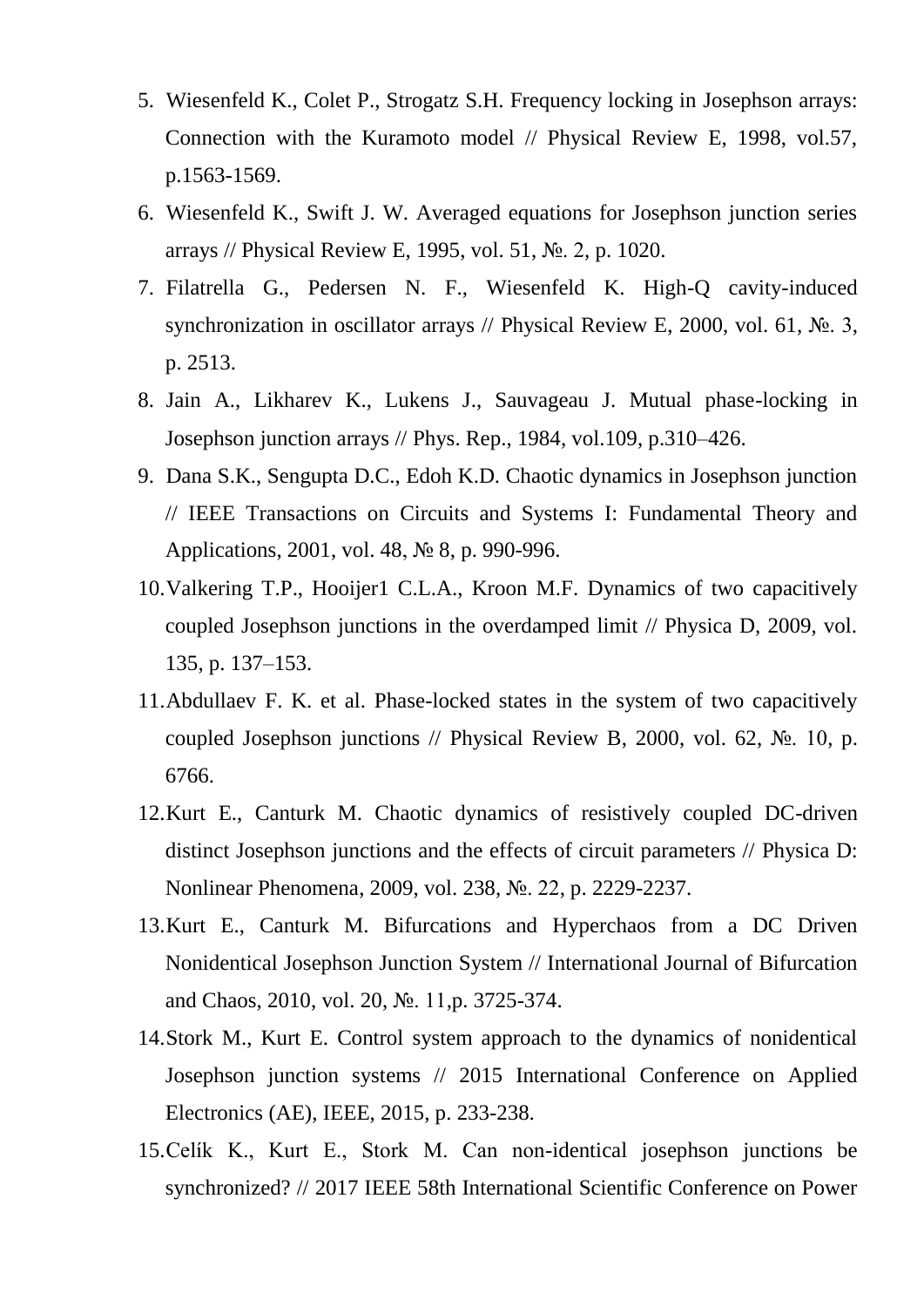and Electrical Engineering of Riga Technical University (RTUCON), IEEE, 2017, p. 1-5.

- 16.Ojo K. S. et al. Generalized reduced-order hybrid combination synchronization of three Josephson junctions via backstepping technique // Nonlinear Dynamics, 2014, vol. 77, №. 3, p. 583-595.
- 17.Vlasov V., Pikovsky A. Synchronization of a Josephson junction array in terms of global variables // Phys. Rev. E, 2013, vol.88, 022908.
- 18.Kuznetsov A.P., Sataev I.R., Sedova Y.V. Dynamics of three and four nonidentical Josephson junctions // Journal of Applied Nonlinear Dynamics, 2018, vol. 7, №. 1, p. 105-110.
- 19.Baesens С., Guckenheimer J., Kim S., MacKay R.S. Three coupled oscillators: mode locking, global bifurcations and toroidal chaos // Physica D, 1991, vol. 49, p. 387-475.
- 20.Broer H., Simó C., Vitolo R. The Hopf-saddle-node bifurcation for fixed points of 3D-diffeomorphisms: the Arnol'd resonance web // Reprint from the Belgian Mathematical Society, 2008, vol.15, №5, p. 769-787.
- 21.Inaba N. et al. Numerical and experimental observation of Arnol'd resonance webs in an electrical circuit // Physica D: Nonlinear Phenomena, 2015, vol. 311, p. 17-24.
- 22.Truong T. Q. et al. Arnol'd resonance webs and Chenciner bubbles from a three-dimensional piecewise-constant hysteresis oscillator // Progress of Theoretical and Experimental Physics, 2017, vol. 2017, №. 5, 053A04.
- 23.Kuznetsov A. P., Sedova Y. V. Low-dimensional discrete Kuramoto model: Hierarchy of multifrequency quasiperiodicity regimes // International Journal of Bifurcation and Chaos, 2014, vol. 24, №. 07, p. 1430022.
- 24.Emelianova Y.P., Kuznetsov A.P., Turukina L.V., Sataev I.R., Chernyshov N.Yu. A structure of the oscillation frequencies parameter space for the system of dissipatively coupled oscillators // Communications in Nonlinear Science and Numerical Simulation, 2014, vol.19, № 4, p.1203–1212.